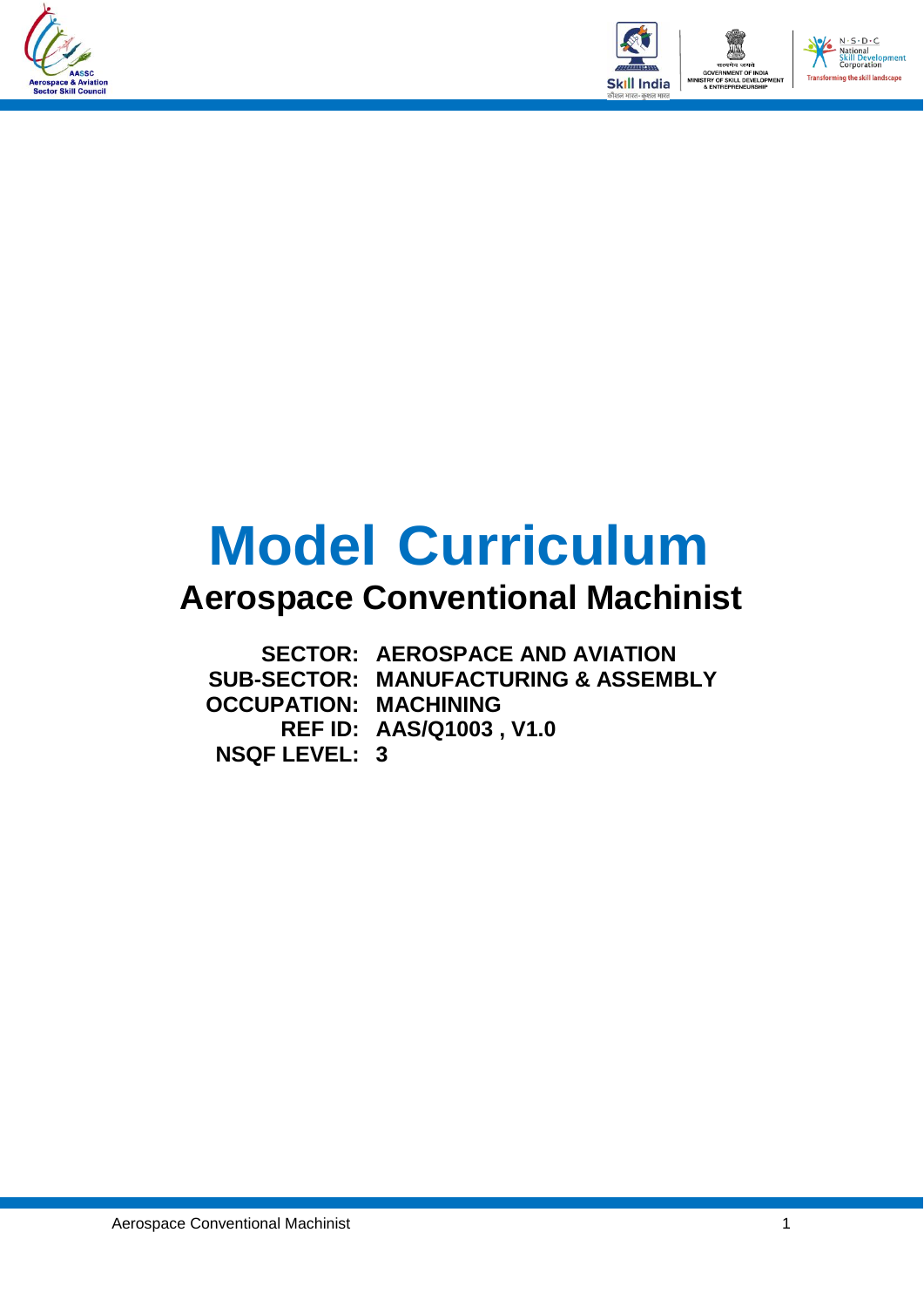



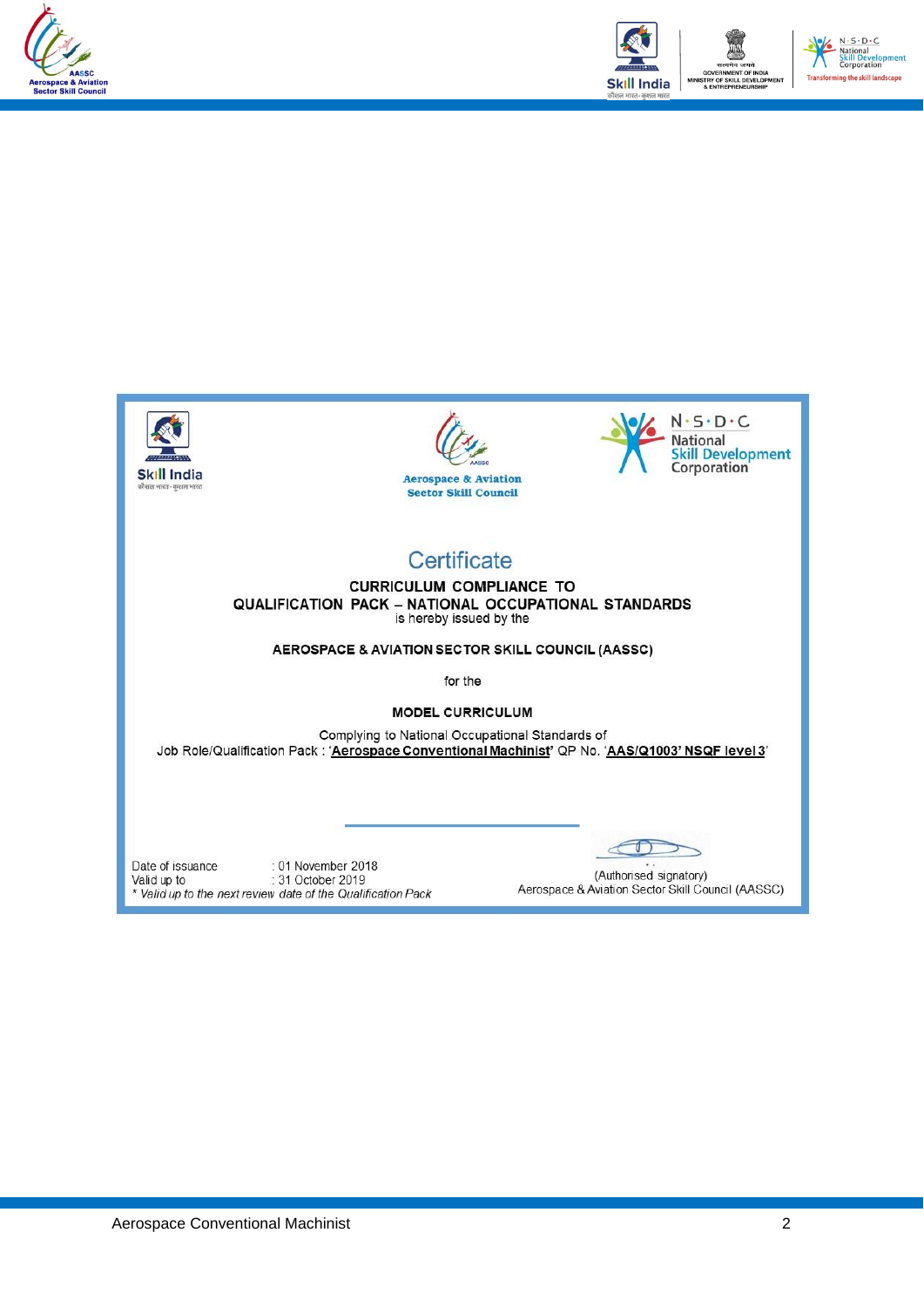



### **TABLE OF CONTENTS**

| 1. Curriculum                    |    |
|----------------------------------|----|
| 2. Trainer Prerequisites         |    |
| 3. Annexure: Assessment Criteria | 10 |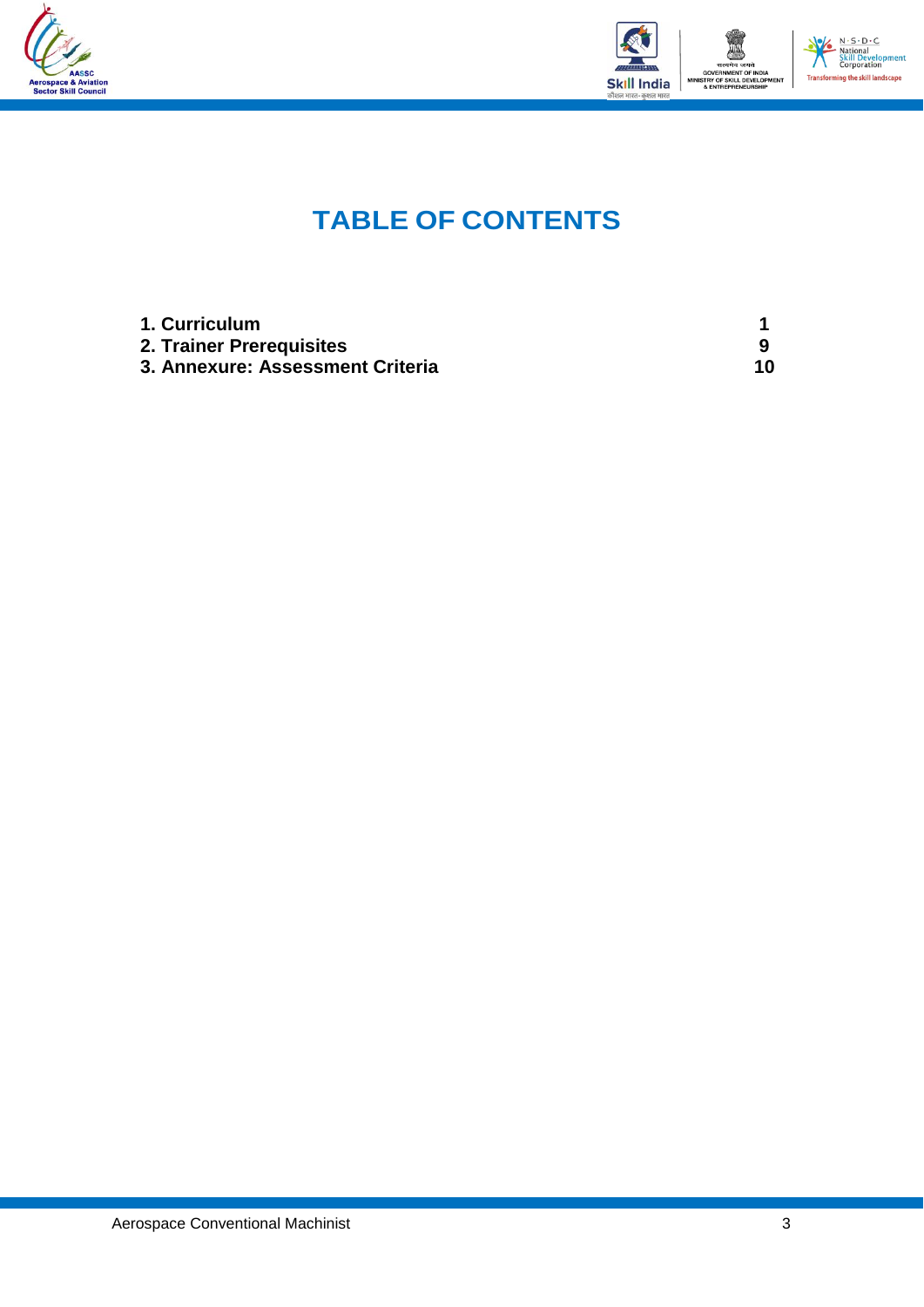



## <span id="page-3-0"></span>**Aerospace Conventional Machinist**

**CURRICULUM / SYLLABUS**

This program is aimed at training candidates for the job of a "Aerospace Conventional Machinist", in the "Aerospace and Aviation" Sector/Industry and aims at building the following key competencies amongst the learner

| Program Name                                          |                           | Aerospace Conventional Machinist                                                                                                                                                                                                                                                                                                                                    |  |  |  |
|-------------------------------------------------------|---------------------------|---------------------------------------------------------------------------------------------------------------------------------------------------------------------------------------------------------------------------------------------------------------------------------------------------------------------------------------------------------------------|--|--|--|
| <b>Qualification Pack Name &amp;</b><br>Reference ID. | AAS/Q1003                 |                                                                                                                                                                                                                                                                                                                                                                     |  |  |  |
| Version No.                                           | 1.0                       | Version Update Date<br>$15 - 02 - 2018$                                                                                                                                                                                                                                                                                                                             |  |  |  |
| Pre-requisites to Training                            | I.T.I in Mechanical trade |                                                                                                                                                                                                                                                                                                                                                                     |  |  |  |
| <b>Training Outcomes</b>                              | ٠<br>٠                    | After completing this programme, participants will be able to;<br>Carry out pre & post machining operations including self-<br>inspection and gauging on conventional machines.<br>Perform operations on all conventional machining devices<br>Ensure safety and security procedures<br>Apply 5S methodology in workshop organisation<br>Ensure efficient team work |  |  |  |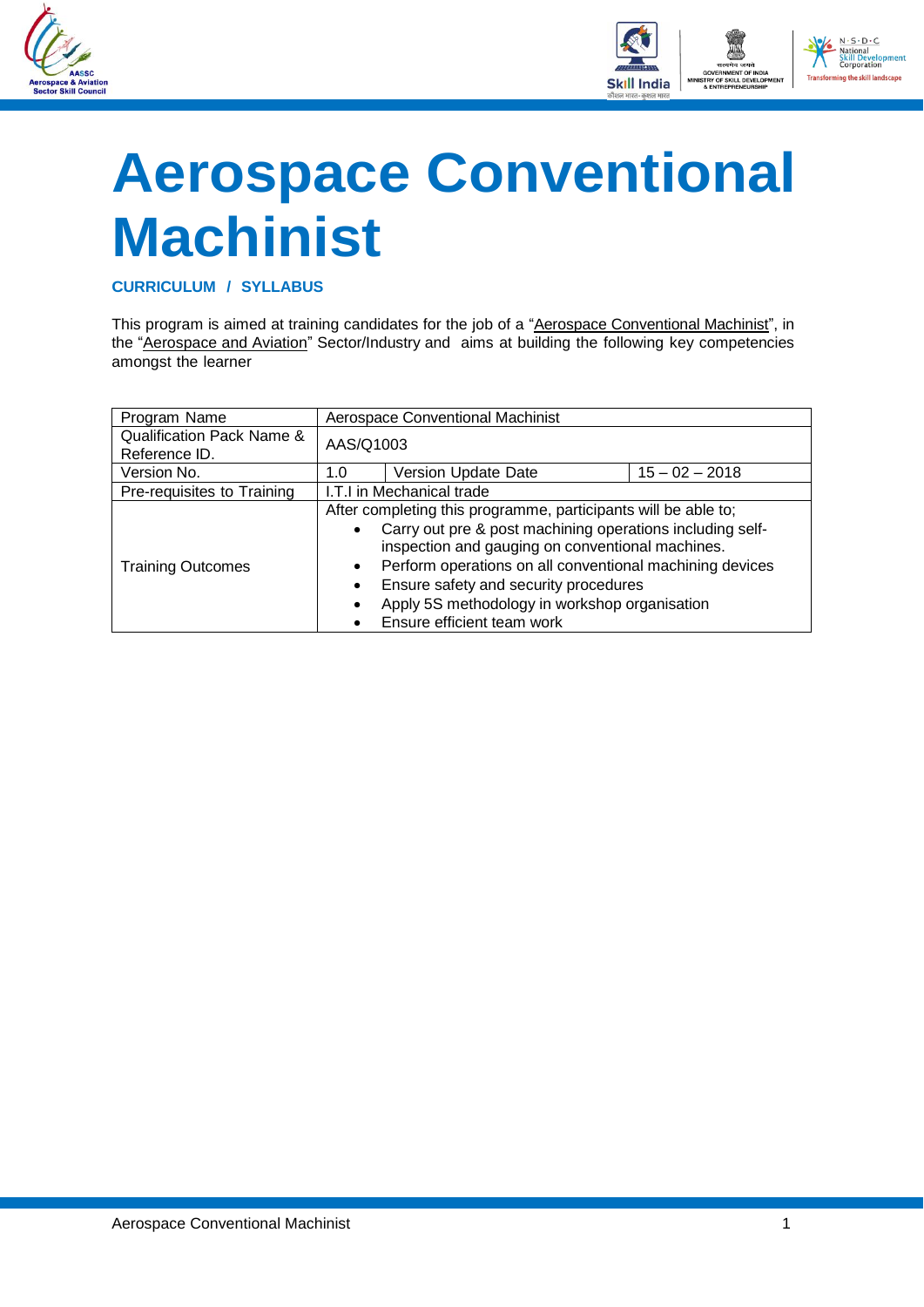



This course encompasses 6 out of 6 National Occupational Standards (NOS) of "Aerospace Conventional Machinist" Qualification Pack issued by "Aerospace and Aviation Sector Skill Council (AASSC)".

| Sr.<br>No. | <b>Module</b>                                                                                                                                                                                                                 | <b>Key Learning Outcomes</b>                                                                                                                                                                                                                                                                                                                                                                                                                                                                                                                                                                                                                                                                                                                                                                                                                                                                                                                                                                                                                                                                                                                                                                                                                                                                                                                                                                                                                                                                                                                                                                                                                                                                    | <b>Equipment Required</b>                                                                                                                           |
|------------|-------------------------------------------------------------------------------------------------------------------------------------------------------------------------------------------------------------------------------|-------------------------------------------------------------------------------------------------------------------------------------------------------------------------------------------------------------------------------------------------------------------------------------------------------------------------------------------------------------------------------------------------------------------------------------------------------------------------------------------------------------------------------------------------------------------------------------------------------------------------------------------------------------------------------------------------------------------------------------------------------------------------------------------------------------------------------------------------------------------------------------------------------------------------------------------------------------------------------------------------------------------------------------------------------------------------------------------------------------------------------------------------------------------------------------------------------------------------------------------------------------------------------------------------------------------------------------------------------------------------------------------------------------------------------------------------------------------------------------------------------------------------------------------------------------------------------------------------------------------------------------------------------------------------------------------------|-----------------------------------------------------------------------------------------------------------------------------------------------------|
| 1          | <b>Perform pre-machining</b><br><b>activities</b><br>(conventional)Theory<br><b>Duration</b> (hh:mm)<br>60:00<br><b>Practical Duration</b><br>(hh:mm)<br>84:00<br><b>Corresponding NOS</b><br><b>Code</b><br><b>AAS/N1008</b> | • Obtain permission from the shop<br>supervisor for using specific machine<br>before<br>starting<br>the<br>machining<br>operations<br>· Follow the instructions related to<br>specific machine for performing the<br>operations<br>• Check the calibration certificate of the<br>machine to be used<br>• Read and understand the output<br>product requirement by perusing the<br>engineering drawing specified in the<br>work instructions/ work order<br>• Read the control panel instructions/job<br>orders to determine the correct output<br>product specifications<br>• Understand the tooling instructions<br>(fixtures, cutting tools, jigs etc.) as<br>specified in the operating manual (om)/<br>work instructions (wi) or standard<br>operating procedures (sop)<br>• Select the proper coolant and lubricant<br>required for machining the required<br>component<br>· Set up, adjust, or operate basic or<br>specialised machine tools used to<br>perform<br>precision<br>machining<br>operations.<br>• Operate<br>equipment<br>verify<br>to<br>operational efficiency<br>• Set the machine stops or guides or<br>programmes as per the specified<br>lengths indicated through scales or<br>work instructions<br>Measure and mark reference points/<br>cutting lines on the work parts, using<br>compasses, callipers, rulers and other<br>measuring tools<br>Understand acceptance requirements/<br>limits of machining e.g. Surface finish,<br>specific orientation, gauge inspection<br>etc.<br>Understand<br>other<br>specific<br>any<br>requirement for machining<br>Measure and hold the job with proper<br>jigs and fixtures to a particular machine<br>as the machining bed | White/Black board/ Chart<br>paper, Markers/Computer<br>and projector, trainer's<br>guide, student handbook,<br>Charts regarding health &<br>hygiene |
| 2          | <b>Perform various</b><br>conventional machining                                                                                                                                                                              | Check the drawing issue (in route/<br>book card) and ensure that the latest                                                                                                                                                                                                                                                                                                                                                                                                                                                                                                                                                                                                                                                                                                                                                                                                                                                                                                                                                                                                                                                                                                                                                                                                                                                                                                                                                                                                                                                                                                                                                                                                                     | White/Black board/ Chart<br>paper, Markers/Computer                                                                                                 |
|            | operations Theory<br><b>Duration</b> (hh:mm)<br>67:00                                                                                                                                                                         | issue/ version is being used<br>Check the calibration certificate of<br>machines before using the same                                                                                                                                                                                                                                                                                                                                                                                                                                                                                                                                                                                                                                                                                                                                                                                                                                                                                                                                                                                                                                                                                                                                                                                                                                                                                                                                                                                                                                                                                                                                                                                          | and projector, trainer's<br>guide, student handbook,                                                                                                |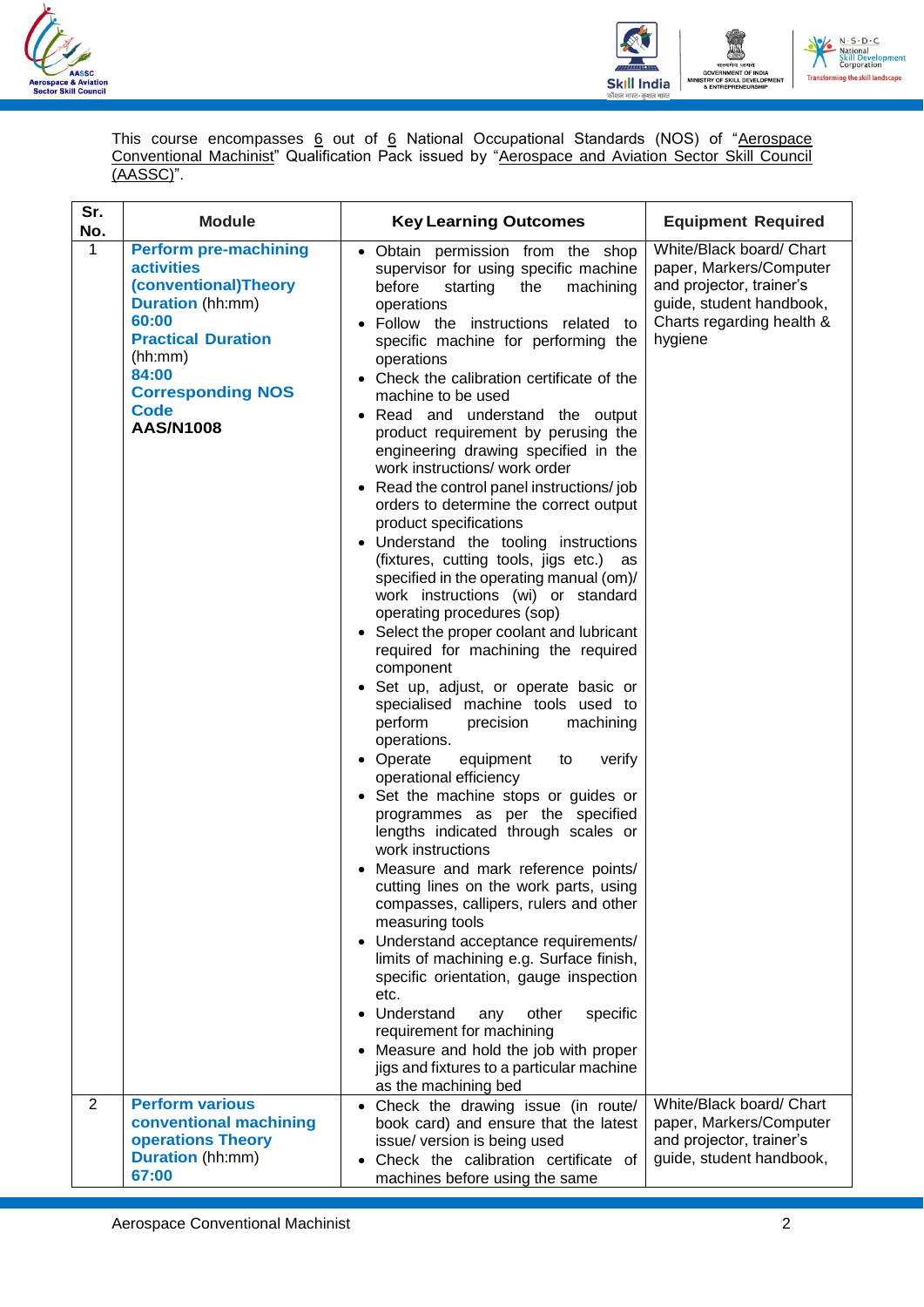





| <b>Practical Duration</b><br>Charts regarding health &<br>• Study the set-up sheet, drawing, route-<br>(hh:mm)<br>hygiene<br>card of the component to be machined.<br>93:00<br>• Obtain the relevant cutting tools from<br><b>Corresponding NOS</b><br>the tool crib and verify the same.<br><b>Code</b><br>• Check the coolant and oil levels and<br>AAS/N1009<br>inform maintenance department to<br>replenish, if required<br>• Check the centring and orientation of<br>the work parts and check for alignment<br>of the work parts as per instructions<br>• Collect the checking gauges and<br>measuring instruments as per drawing<br>and check calibration certificate of the<br>same<br>• Ensure all covers and safety guards of<br>machine are in position<br>• Select the right cutting tool as per<br>tooling instructions and as per work/<br>supervisor's instruction<br>• Check regularly for the tool bluntness,<br>edge built up and chip off of tool cutting<br>edges<br>• Understand with clarity the dos and<br>don'ts of the manufacturing process as<br>defined in sop/ work instructions or<br>defined by supervisors<br>• Study the drawing, read and interpret<br>the instructions at the start of the<br>machine, and accordingly establish the<br>datum by using dial indicator/ slip |
|-----------------------------------------------------------------------------------------------------------------------------------------------------------------------------------------------------------------------------------------------------------------------------------------------------------------------------------------------------------------------------------------------------------------------------------------------------------------------------------------------------------------------------------------------------------------------------------------------------------------------------------------------------------------------------------------------------------------------------------------------------------------------------------------------------------------------------------------------------------------------------------------------------------------------------------------------------------------------------------------------------------------------------------------------------------------------------------------------------------------------------------------------------------------------------------------------------------------------------------------------------------------------------------------------------------------|
| gauges etc.<br>• Check centre height of all the cutting<br>tools/holder corresponding to the tool<br>mentioned in the process sheet<br>Select the right cutting tool as per<br>tooling instructions and as per work/<br>supervisor's instruction<br>• Carry out the machining operation as<br>per the theoretical speeds and feeds,<br>coolant on/<br>off commands<br>etc.<br>Depending upon the cutting action<br>noticed, use speed and feed override<br>switch to fine tune the speed and feed,<br>coolant on/ off switch to get smooth<br>cutting and good finish<br>• Ensure all the measurable dimensions<br>before offloading the part from fixture<br>• Offload the machined part from the<br>work table by using proper material<br>handing device or by hand for small<br>parts<br>• Observe machine operations to detect<br>defects<br>in.<br>the<br>component                                                                                                                                                                                                                                                                                                                                                                                                                                       |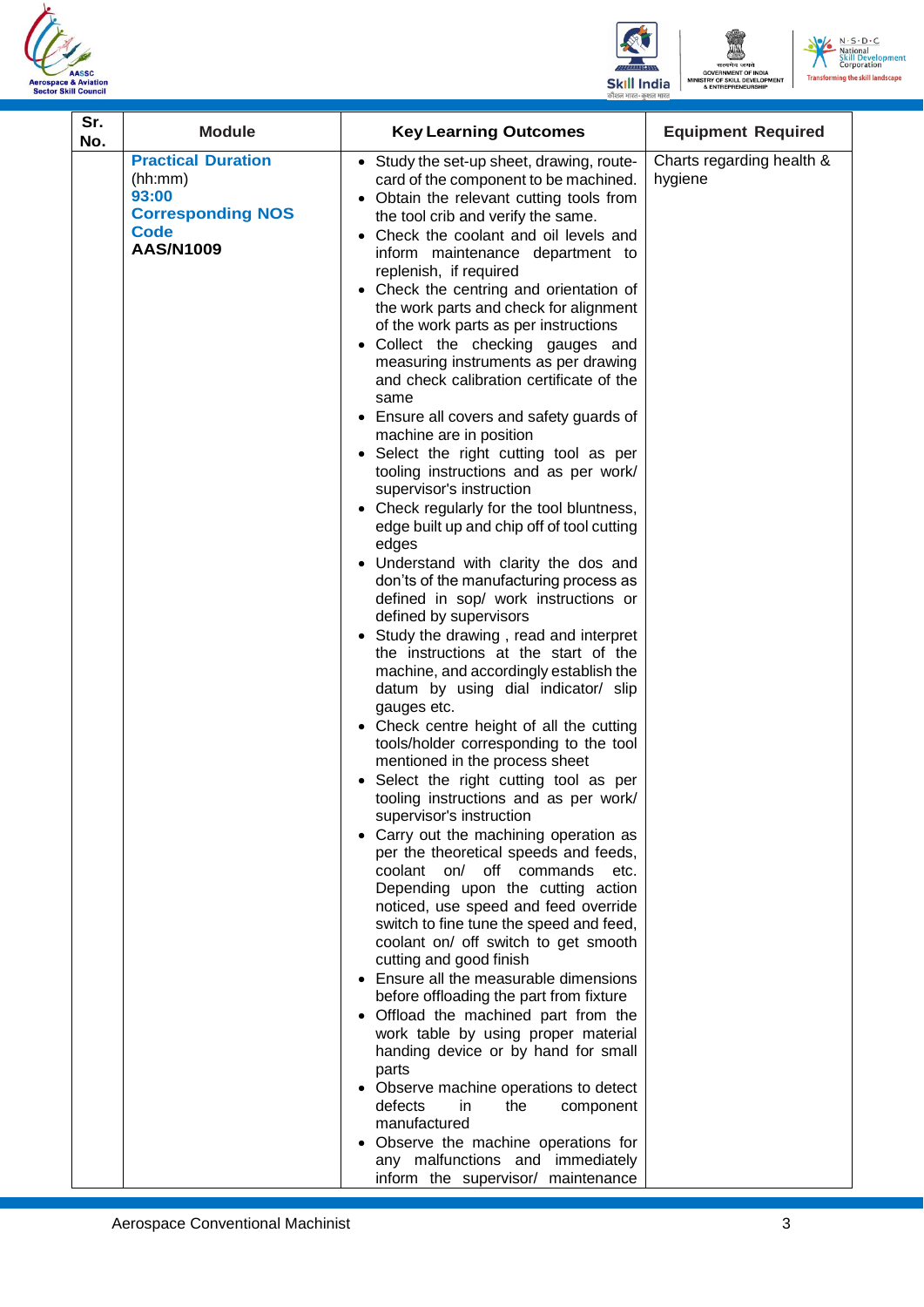





| Sr.<br>No. | <b>Module</b>                                                                                                                                                                                                               | <b>Key Learning Outcomes</b>                                                                                                                                                                                                                                                                                                                                                                                                                                                                                                                                                                                                                                                                                                                                                                                                                                                                                                                          | <b>Equipment Required</b>                                                                                                                           |
|------------|-----------------------------------------------------------------------------------------------------------------------------------------------------------------------------------------------------------------------------|-------------------------------------------------------------------------------------------------------------------------------------------------------------------------------------------------------------------------------------------------------------------------------------------------------------------------------------------------------------------------------------------------------------------------------------------------------------------------------------------------------------------------------------------------------------------------------------------------------------------------------------------------------------------------------------------------------------------------------------------------------------------------------------------------------------------------------------------------------------------------------------------------------------------------------------------------------|-----------------------------------------------------------------------------------------------------------------------------------------------------|
|            |                                                                                                                                                                                                                             | team of any malfunction observed to<br>prevent damage to the machine or<br>component<br>Ensure tool replacement as per<br>recommended tool life or as and when<br>cutting edges become dull<br>Ensure reading of key dimensions;<br>provide tool offsetting with the help of<br>supervisor                                                                                                                                                                                                                                                                                                                                                                                                                                                                                                                                                                                                                                                            |                                                                                                                                                     |
| 3          | <b>Conduct all post</b><br>machining operations<br>(conventional)Theory<br><b>Duration</b> (hh:mm)<br>80:00<br><b>Practical Duration</b><br>(hh:mm)<br>80:00<br><b>Corresponding NOS</b><br><b>Code</b><br><b>AAS/N1010</b> | • Support the supervisor/ quality officer<br>in measuring the specifications of the<br>finished<br>component<br>and<br>verify<br>order/<br>conformance as per work<br>instructions and drawing.<br>Use devices like micrometers, vernier<br>calipers, gauges, rulers and any other<br>inspection equipment for measuring<br>specifications with valid calibration<br>status.<br>Support the supervisor/ quality officer<br>in noting down the observations of the<br>basic inspection process and identify<br>parts which comply with the specified<br>standards<br>Separate the defective parts into two<br>categories - parts which can be<br>repaired/ modified and parts which are<br>beyond repair and maintain records of<br>each category. In case of rejection, it<br>must be informed to the supervisor /<br>quality officer.<br>Dispose-off scrap or waste material in<br>accordance with company policies and<br>environmental regulations | White/Black board/ Chart<br>paper, Markers/Computer<br>and projector, trainer's<br>guide, student handbook,<br>Charts regarding health &<br>hygiene |
| 4          | <b>Follow organisation</b><br>safety and security<br>procedures<br><b>Theory Duration (hh:mm)</b><br>19:00<br><b>Practical Duration</b><br>(hh:mm)<br>29:00<br><b>Corresponding NOS</b><br><b>Code</b><br><b>AAS/N1001</b>  | Comply with the organisation's safety<br>and security policies and procedures<br>Comply with the regulatory guidelines<br>on safe conduct of operations and<br>maintenance of conditions to thwart<br>any acts of unlawful interference<br>• Report any identified breaches of<br>safety and security policies and<br>procedures to the designated person<br>• Report any theft of organisation<br>property according to the organisation<br>policy<br>• Coordinate with other resources at the<br>workplace (within and outside the<br>organisation) to achieve a safe and<br>secure environment<br>• Identify and mitigate any safety and<br>security hazards like illness,<br>accidents, fires or acts of unlawful<br>interference if it falls within the limits of<br>the individual's authority<br>Report any hazards outside the<br>individual's authority to the relevant                                                                      | White/Black board/ Chart<br>paper, Markers/Computer<br>and projector, trainer's<br>guide, student handbook,<br>Charts regarding health &<br>hygiene |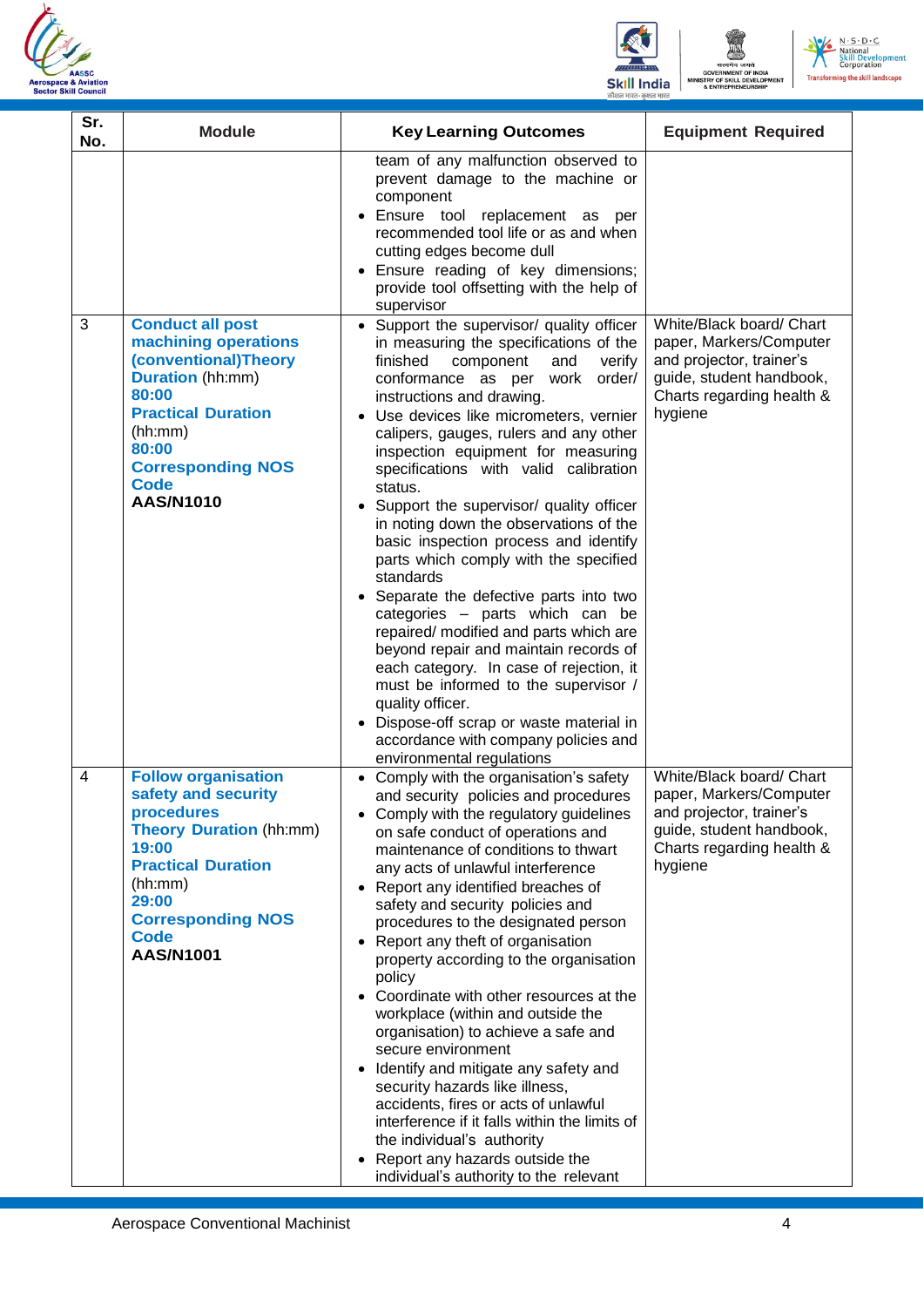





| Sr.<br>No. | <b>Module</b>                                                                                                                                                                                         | <b>Key Learning Outcomes</b>                                                                                                                                                                                                                                                                                                                                                                                                                                                                                                                                                                                                                                                                                                                                                                                                                                                                                                                                                                                                                                                                                                                                                                                                                                                                                                                                                                                                                                                                                                                                                                                                                             | <b>Equipment Required</b>                                                                                                                           |
|------------|-------------------------------------------------------------------------------------------------------------------------------------------------------------------------------------------------------|----------------------------------------------------------------------------------------------------------------------------------------------------------------------------------------------------------------------------------------------------------------------------------------------------------------------------------------------------------------------------------------------------------------------------------------------------------------------------------------------------------------------------------------------------------------------------------------------------------------------------------------------------------------------------------------------------------------------------------------------------------------------------------------------------------------------------------------------------------------------------------------------------------------------------------------------------------------------------------------------------------------------------------------------------------------------------------------------------------------------------------------------------------------------------------------------------------------------------------------------------------------------------------------------------------------------------------------------------------------------------------------------------------------------------------------------------------------------------------------------------------------------------------------------------------------------------------------------------------------------------------------------------------|-----------------------------------------------------------------------------------------------------------------------------------------------------|
|            |                                                                                                                                                                                                       | person in line with organisational<br>procedures and regulatory guidelines<br>• Follow the organisation's emergency<br>procedures for accidents, fires or acts<br>of unlawful interference<br>Identify and recommend opportunities<br>$\bullet$<br>for improving health, safety, and<br>security to the designated person<br>Ensure that all health and safety<br>records are updated and procedures<br>are well defined                                                                                                                                                                                                                                                                                                                                                                                                                                                                                                                                                                                                                                                                                                                                                                                                                                                                                                                                                                                                                                                                                                                                                                                                                                 |                                                                                                                                                     |
| 5          | <b>Maintain 5S at the work</b><br>premises<br><b>Theory Duration (hh:mm)</b><br>09:00<br><b>Practical Duration</b><br>(hh:mm)<br>23:00<br><b>Corresponding NOS</b><br><b>Code</b><br><b>ASC/N0021</b> | Follow the sorting process and check<br>$\bullet$<br>that the tools, fixtures & jigs that are<br>lying on workstations are the ones in<br>use and unnecessary items are not<br>cluttering the workbenches or work<br>surfaces<br>Ensure segregation of waste into<br>$\bullet$<br>hazardous/ non-hazardous waste as<br>per the sorting work instructions<br>• Follow the technique of waste<br>disposal and waste storage in the<br>proper bins as per sop<br>• Segregate the items which are<br>labeled as red tag items for the<br>process area and keep them in the<br>correct places<br>• Sort the tools/ equipment/ fasteners/<br>spare parts as per specifications/<br>utility into proper trays, cabinets,<br>lockers as mentioned in the 5s<br>guidelines/ work instructions<br>• Ensure that material storage areas<br>are not overflowing<br>• Stack the various types of boxes and<br>containers as per the size/ utility to<br>avoid any fall of items/ breakage and<br>also enable easy sorting when<br>required<br>• Return extra material and tools to the<br>designated sections and make sure<br>that no additional material/ tool is lying<br>near the work area<br>• Follow the floor markings/area<br>markings used for demarcating the<br>various sections in the plant as per<br>the prescribed instructions and<br>standards<br>• Follow the proper labeling<br>mechanism of instruments/boxes/<br>containers and maintain reference<br>files/ documents with the codes and<br>the lists<br>• Check that the items in the respective<br>areas have been identified as broken<br>or damaged<br>• Follow the given instructions and | White/Black board/ Chart<br>paper, Markers/Computer<br>and projector, trainer's<br>guide, student handbook,<br>Charts regarding health &<br>hygiene |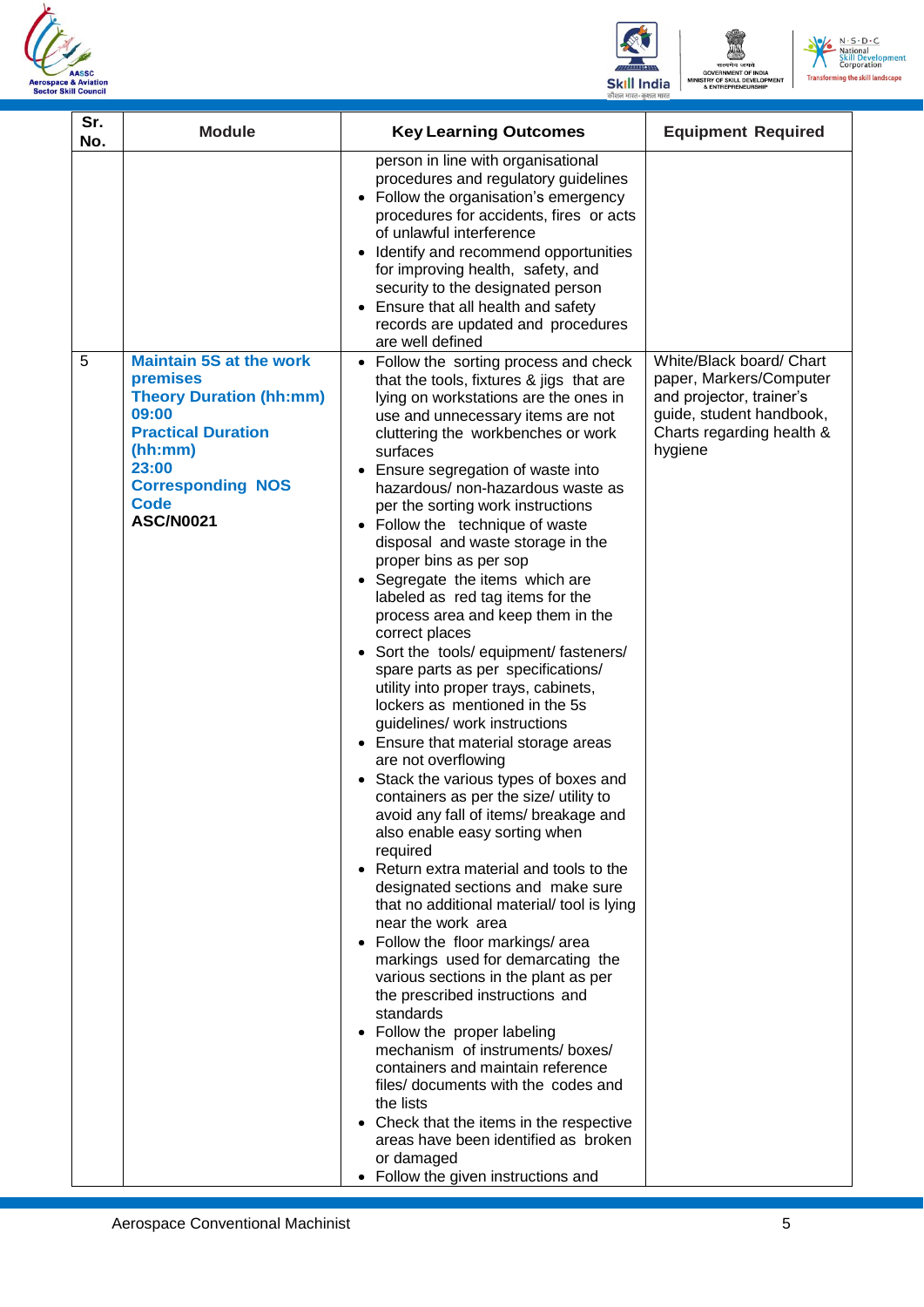





| Sr.<br>No. | <b>Module</b>                                                                                                                                                                      | <b>Key Learning Outcomes</b>                                                                                                                                                                                                                                                                                                                                                                                                                                                                                                                                                                                                                                                                                                                                                                                                                                                                                                                                                                                                                                                                                                                                                                                                                                                                                                                                                                                                                                                                                                                                                                                                                                                              | <b>Equipment Required</b>                                                                                  |
|------------|------------------------------------------------------------------------------------------------------------------------------------------------------------------------------------|-------------------------------------------------------------------------------------------------------------------------------------------------------------------------------------------------------------------------------------------------------------------------------------------------------------------------------------------------------------------------------------------------------------------------------------------------------------------------------------------------------------------------------------------------------------------------------------------------------------------------------------------------------------------------------------------------------------------------------------------------------------------------------------------------------------------------------------------------------------------------------------------------------------------------------------------------------------------------------------------------------------------------------------------------------------------------------------------------------------------------------------------------------------------------------------------------------------------------------------------------------------------------------------------------------------------------------------------------------------------------------------------------------------------------------------------------------------------------------------------------------------------------------------------------------------------------------------------------------------------------------------------------------------------------------------------|------------------------------------------------------------------------------------------------------------|
|            |                                                                                                                                                                                    | check for labeling of fluids, oils.<br>Lubricants, solvents, chemicals etc.<br>And proper storage of the same to<br>avoid spillage, leakage, fire etc.<br>Ensure that all material and tools are<br>stored in the designated places and in<br>the manner indicated in the 5s<br>instructions<br>• Check whether safety glasses are<br>clean and in good condition<br>• Keep all outside surfaces of recycling<br>containers clean<br>• Ensure that the area has clean floors,<br>clean machinery and is generally<br>clean. While cleaning is in progress,<br>ensure that proper displays are<br>maintained on the floor which indicate<br>potential safety hazards<br>• Check whether all hoses, cabling &<br>wires are clean, in good condition<br>and clamped to avoid any mishap or<br>mix up<br>• Ensure that workbenches and work<br>surfaces are clean and in good<br>condition<br>• Follow the cleaning schedule for the<br>lighting system to ensure proper<br>illumination<br>• Store cleaning material and<br>equipment in the correct location and<br>in good condition<br>Ensure self-cleanliness - clean<br>uniform, clean shoes, clean gloves,<br>clean helmets, and personal hygiene<br>Follow the daily cleaning standards<br>and schedule to create a clean<br>working environment<br>• Attend all training programs for<br>employees on 5s<br>• Support the team during the audit of<br>5s<br>• Participate actively in employee work<br>groups on 5s and encourage team<br>members for active participation<br>• Follow the guidelines for what to do<br>and what not to do to build<br>sustainability in 5s as mentioned in<br>the 5s check lists/ work instructions |                                                                                                            |
| 6          | <b>Work Effectively in a</b><br><b>Team</b><br><b>Theory Duration (hh:mm)</b><br>14:00<br><b>Practical Duration</b><br>(hh:mm)<br>18:00<br><b>Corresponding NOS</b><br><b>Code</b> | • Display courteous and helpful<br>behaviour at all times<br>• Take opportunities to enhance the<br>level of assistance offered to<br>colleagues<br>• Meet all reasonable requests for<br>assistance within acceptable<br>workplace timeframes<br>• Complete allocated tasks as                                                                                                                                                                                                                                                                                                                                                                                                                                                                                                                                                                                                                                                                                                                                                                                                                                                                                                                                                                                                                                                                                                                                                                                                                                                                                                                                                                                                           | White/Black board/ Chart<br>paper, Markers/Computer<br>and projector, trainer's<br>guide, student handbook |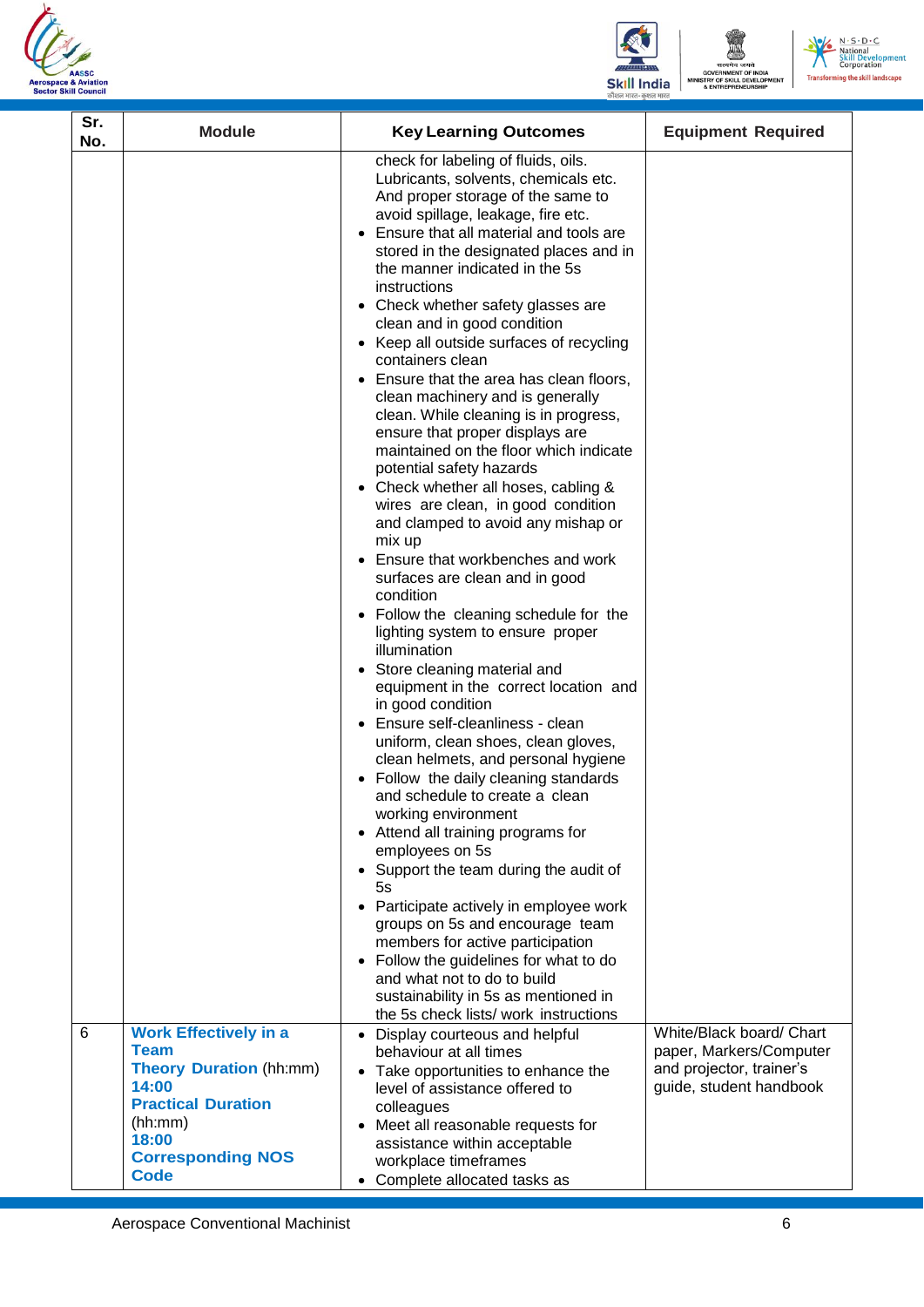





| Sr.<br>No. | <b>Module</b>                                                                                                   | <b>Key Learning Outcomes</b>                                                                                                                                                                                                                                                                                                                                                                                                                                                                                                                                                                                                                                                                                                                                                                                                                                                                                                                                                                                                                     | <b>Equipment Required</b> |
|------------|-----------------------------------------------------------------------------------------------------------------|--------------------------------------------------------------------------------------------------------------------------------------------------------------------------------------------------------------------------------------------------------------------------------------------------------------------------------------------------------------------------------------------------------------------------------------------------------------------------------------------------------------------------------------------------------------------------------------------------------------------------------------------------------------------------------------------------------------------------------------------------------------------------------------------------------------------------------------------------------------------------------------------------------------------------------------------------------------------------------------------------------------------------------------------------|---------------------------|
|            | <b>AAS/N0503</b>                                                                                                | assigned<br>• Seek assistance when difficulties<br>arise<br>• Use questioning techniques to clarify<br>instructions or responsibilities,<br>• Identify and display a non-<br>discriminatory attitude in all contacts<br>with customers and other staff<br>members<br>Observe appropriate dress code and<br>presentation as required by the<br>workplace, job role and level of<br>customer contact<br>• Follow personal hygiene procedures<br>according to organisational policy<br>Interpret, confirm and act on<br>workplace information, instructions<br>and procedures relevant to the<br>particular task<br>• Interpret, confirm and act on legal<br>requirements with regards to anti-<br>discrimination, sexual harassment<br>and bullying<br>• Ask questions to seek and clarify<br>workplace information<br>• Plan and organise daily work routine<br>within the scope of the job role<br>• Prioritise and complete tasks<br>according to required timeframes<br>Identify work and personal priorities<br>and achieve a balance between |                           |
|            | <b>Total Duration</b><br><b>Theory Duration (hh:mm)</b><br>327:00<br><b>Practical Duration hh:mm)</b><br>249:00 | competing priorities<br>Unique equipment used;<br>• Vertical/Horizontal Milling machine<br>Lathe<br>$\bullet$ PPE<br>Filing/de-burring tools<br>Band saw<br><b>Drilling Machine</b><br>Cutting tools<br>Screw driver set<br>Surface plate<br><b>Height Gauge</b><br>Grinder tool (combination of static and<br>hand held)<br>Machine vice<br>Clamps & Studs<br>Cutting pliers<br>Cutting oils<br>Lubricants<br>Centring device<br>End mills<br><b>Tool holders</b><br>Touch probes<br>Plunger Dial (with stand)<br>Vernier (Digital/Analogue)                                                                                                                                                                                                                                                                                                                                                                                                                                                                                                    |                           |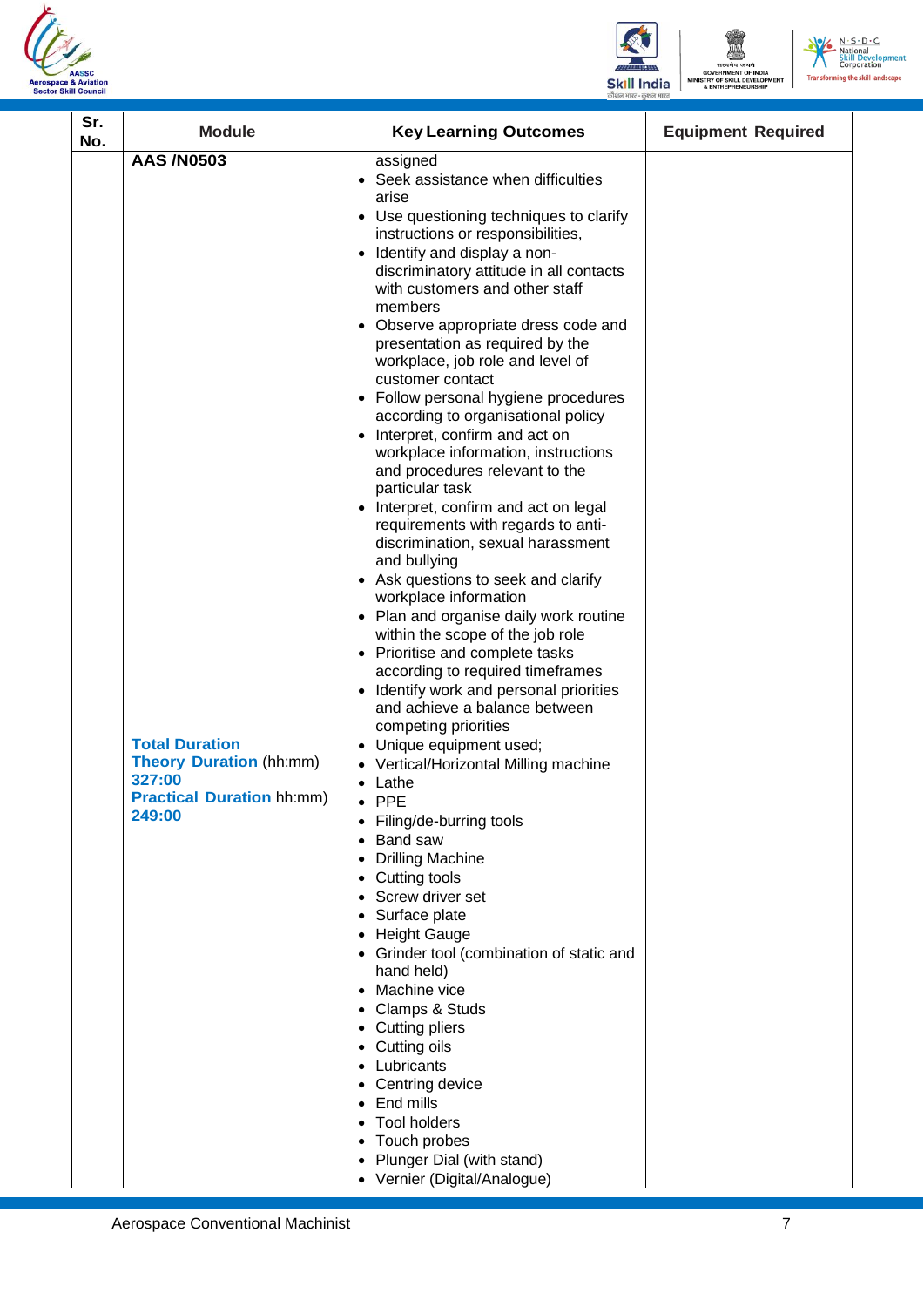





| Sr.<br>No. | <b>Module</b> | <b>Key Learning Outcomes</b>        | <b>Equipment Required</b> |
|------------|---------------|-------------------------------------|---------------------------|
|            |               | • Drill bits                        |                           |
|            |               | • Tap Wrench                        |                           |
|            |               | • Hand taps                         |                           |
|            |               | • Torque wrench                     |                           |
|            |               | • Vacuum Cleaner                    |                           |
|            |               | • Bucking bar                       |                           |
|            |               | • PC terminal with CAD/CAM software |                           |
|            |               | Micrometer                          |                           |

*Grand Total Course Duration: 576 Hours, 0 Minutes*

*(This syllabus/ curriculum has been approved by Aerospace and Aviation Sector Skill Council)*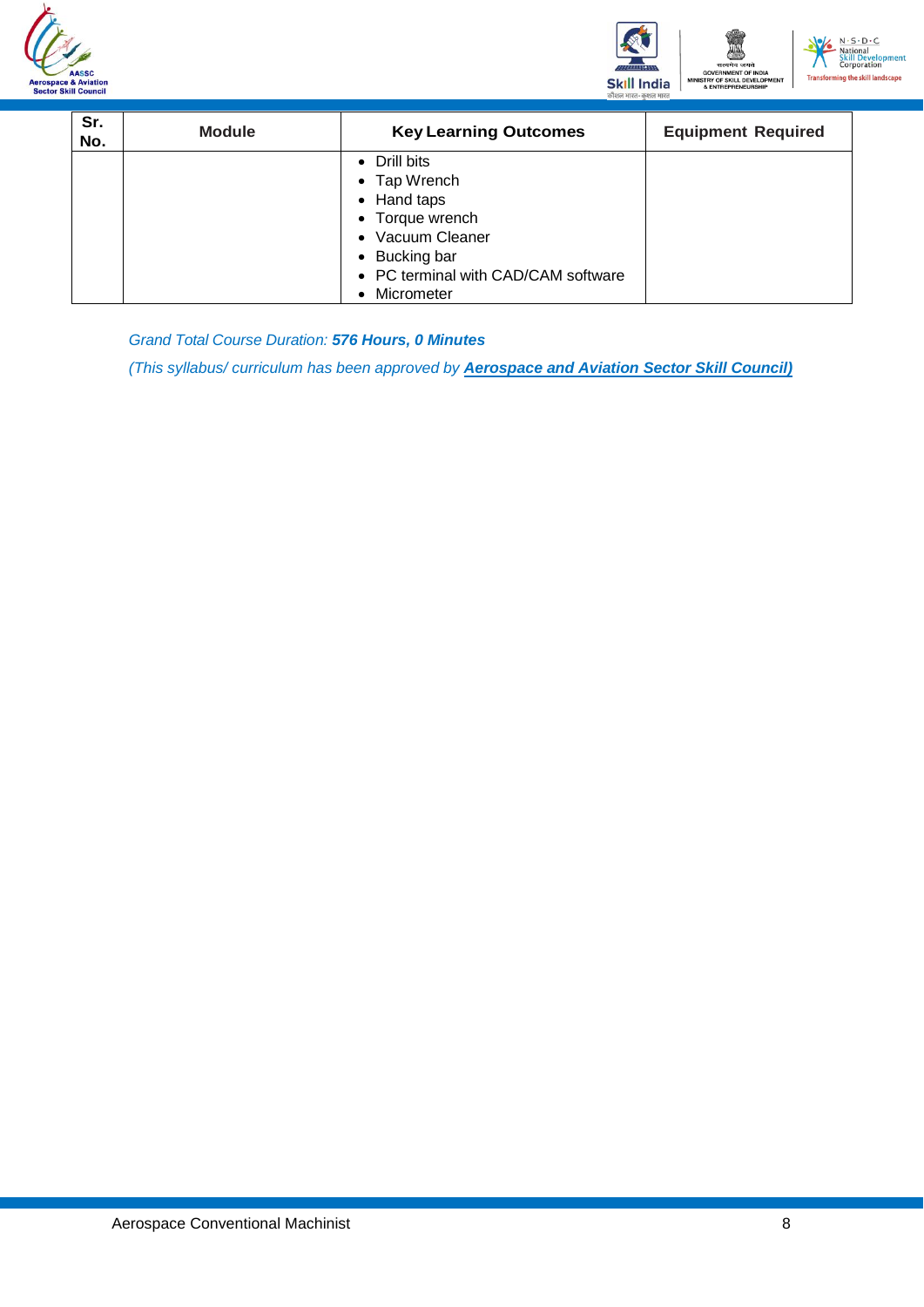



### <span id="page-11-0"></span>**Trainer Prerequisites for Job role: "Aerospace Conventional Machinist" mapped to Qualification Pack: "AAS/Q1003 "**

| SI.<br>No. | Area                                     | <b>Details</b>                                                                                                                                                                                                                                                                                                                                                                               |
|------------|------------------------------------------|----------------------------------------------------------------------------------------------------------------------------------------------------------------------------------------------------------------------------------------------------------------------------------------------------------------------------------------------------------------------------------------------|
|            | Description                              | To deliver accredited training service, mapping to the curriculum<br>detailed above, in accordance with the Qualification Pack<br>"AAS/Q1003".                                                                                                                                                                                                                                               |
| 2          | <b>Personal Attributes</b>               | Aptitude for conducting training, and pre/post work to ensure<br>competent, employable candidates at the end of the training.<br>Strong communication skills, interpersonal skills, ability to work<br>as part of a team; a passion for quality and for developing others;<br>well organised and focused, eager to learn and keep oneself<br>updated with the latest in the mentioned field. |
| 3          | Minimum<br>Educational<br>Qualifications | Diploma in Mechanical trade                                                                                                                                                                                                                                                                                                                                                                  |
| 4a         | Domain<br>Certification                  | Statutory Certificate from Aerospace and Aviation Sector Skill<br>Council (AASSC) for Job Role: "Aerospace Conventional<br>Machinist" mapped to QP: "AAS/Q1003". Minimum accepted<br>score for domain certification will be 80%.                                                                                                                                                             |
| 4b         | <b>Platform</b><br>Certification         | Recommended that the Trainer is certified for the job role "Trainer"<br>mapped to the Qualification Pack : "MEP/Q 0102". Minimum<br>accepted percentage as per respective SSC guidelines is 80%.                                                                                                                                                                                             |
| 5          | Experience                               | 05 years                                                                                                                                                                                                                                                                                                                                                                                     |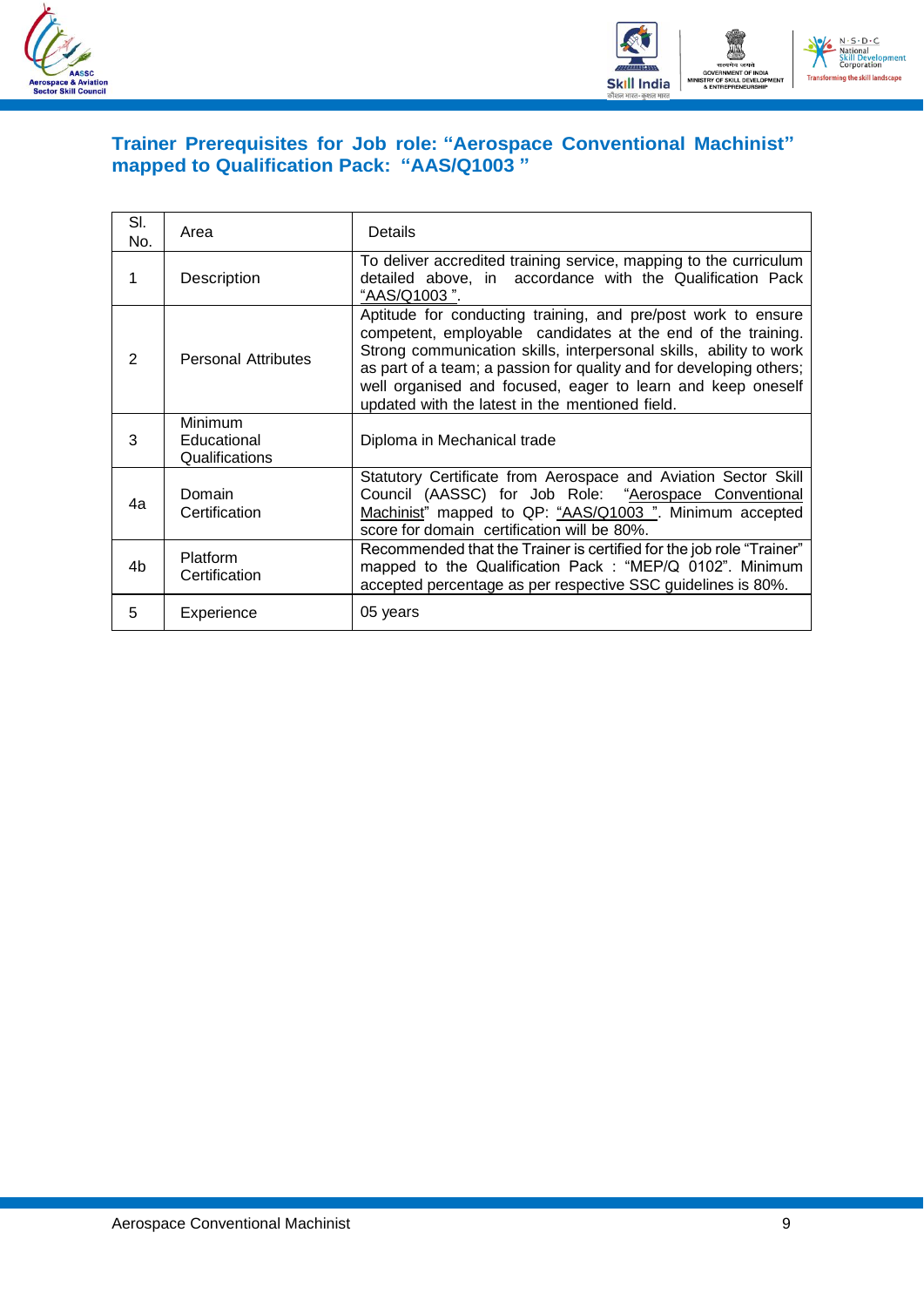



#### <span id="page-12-0"></span>**Annexure : Assessment Criteria**

**Job Role**: Aerospace Conventional Machinist **Qualification Pack:** AAS /Q1003 **Sector Skill Council:** Aerospace and Aviation Sector Skill Council

#### **Guidelines for Assessment**

- 1. Criteria for assessment for each Qualification Pack will be created by the Sector Skill Council. Each Performance Criteria (PC) will be assigned marks proportional to its importance in NOS. SSC will also lay down proportion of marks for Theory and Skills Practical for each PC.
- 2. The assessment for the theory part will be based on knowledge bank of questions created by the SSC.
- 3. Assessment will be conducted for all compulsory NOS, and where applicable, on the selected elective/option NOS/set of NOS.
- 4. Individual assessment agencies will create unique question papers for theory part for each candidate at each examination/training center (as per assessment criteria below).
- 5. Individual assessment agencies will create unique evaluations for skill practical for every student at each examination/training center based on this criterion.
- 6. To pass the Qualification Pack, every trainee should score a minimum of 60% of aggregate marks to successfully clear the assessment.
- 7. In case of unsuccessful completion, the trainee may seek reassessment on the Qualification Pack.

|                                           | <b>Compulsory NOS</b><br><b>Total Marks: 100</b>                                                                                                                                                         |                              |                | <b>Marks Allocation</b> |                                   |
|-------------------------------------------|----------------------------------------------------------------------------------------------------------------------------------------------------------------------------------------------------------|------------------------------|----------------|-------------------------|-----------------------------------|
| <b>Assessment</b><br>outcomes             | <b>Assessment Criteria for outcomes</b>                                                                                                                                                                  | <b>Total</b><br><b>Marks</b> | Out<br>of      | <b>Theory</b>           | <b>Skills</b><br><b>Practical</b> |
| 1. AAS/N1008<br>Perform pre-<br>machining | PC1.Obtain<br>permission<br>the<br>from<br>shop<br>supervisor for using specific machine<br>before starting the machining operations                                                                     |                              | $\overline{7}$ | 3                       | 4                                 |
| activities<br>(conventional)              | PC2. Follow the instructions related to specific<br>machine for performing the operations                                                                                                                |                              | $\overline{7}$ | 3                       | 4                                 |
|                                           | PC3. Check the calibration certificate of the<br>machine to be used                                                                                                                                      |                              | $\overline{7}$ | 3                       | 4                                 |
|                                           | PC4.Understand<br>the<br>output<br>product<br>requirement by reading the engineering<br>drawing specified in the work instructions/<br>work order                                                        | 100                          | $\overline{7}$ | 3                       | 4                                 |
|                                           | PC5. Reading the control panel instructions/<br>job orders to determine the correct output<br>product specifications                                                                                     |                              | 7              | 3                       | 4                                 |
|                                           | PC6. Understanding the tooling instructions<br>(fixtures, cutting tools, jigs etc.)<br>As<br>specified in the operating manual (om)/<br>work instructions (wi) or standard<br>operating procedures (sop) |                              | $\overline{7}$ | 3                       | 4                                 |
|                                           | PC7. Selection of proper coolant and lubricant<br>required for machining the required<br>component                                                                                                       |                              | 7              | 3                       | 4                                 |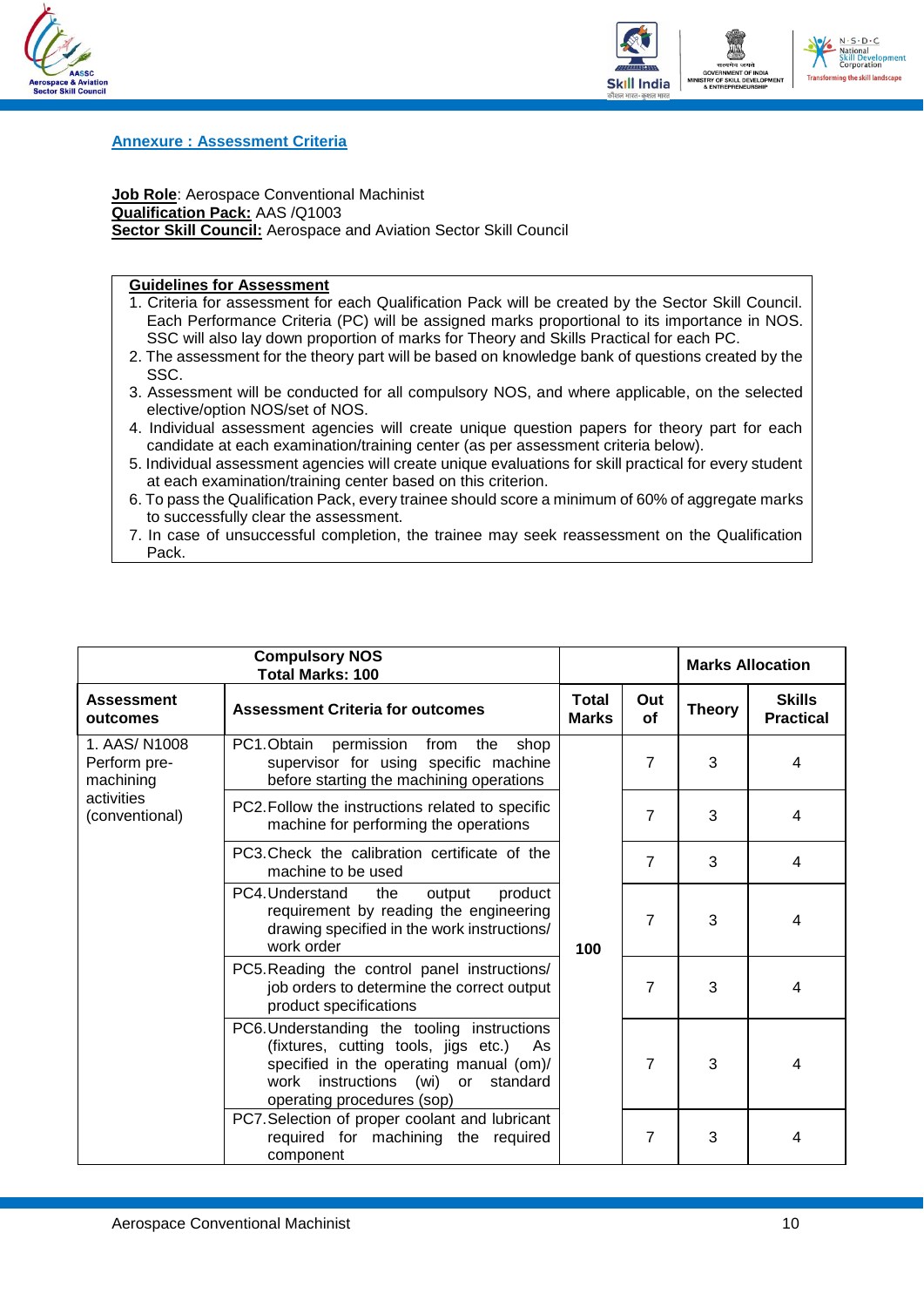





|                                                                                                                                                 | <b>Total</b> | 100            | 42 | 58 |
|-------------------------------------------------------------------------------------------------------------------------------------------------|--------------|----------------|----|----|
| PC14. Measure and hold the job with proper<br>jigs and fixtures to a particular machine as<br>the machining bed                                 |              | 8              | 3  | 5  |
| PC13. Understand any other<br>specific<br>requirement for machining                                                                             |              | 8              | 3  | 5  |
| PC12. Understand acceptance requirements/<br>limits of machining e.g. Surface finish,<br>specific orientation, gauge inspection etc.            |              | 7              | 3  | 4  |
| PC11. Measure and mark reference points/<br>cutting lines on the work parts, using<br>compasses, callipers, rulers and other<br>measuring tools |              | 7              | 3  | 4  |
| PC10. Set the machine stops or guides or<br>programmes as per the specified lengths<br>indicated through scales or work<br><i>instructions</i>  |              | 7              | 3  | 4  |
| PC9. Operate equipment to verify operational<br>efficiency                                                                                      |              | $\overline{7}$ | 3  | 4  |
| PC8.Set up, adjust, or operate basic or<br>specialised machine tools used to<br>perform precision machining operations.                         |              | 7              | 3  | 4  |

| <b>Compulsory NOS</b><br><b>Total Marks: 100</b> |                                                                                                                                               |                              |           |                | <b>Marks Allocation</b>           |
|--------------------------------------------------|-----------------------------------------------------------------------------------------------------------------------------------------------|------------------------------|-----------|----------------|-----------------------------------|
| <b>Assessment</b><br>outcomes                    | <b>Assessment Criteria for outcomes</b>                                                                                                       | <b>Total</b><br><b>Marks</b> | Out<br>of | <b>Theory</b>  | <b>Skills</b><br><b>Practical</b> |
| 2. AAS/N1009<br>Perform various<br>conventional  | PC <sub>1</sub> .<br>Check the drawing issue (in route/<br>book card) and ensure that the latest<br>issue/ version is being used              |                              | 5         | $\mathbf{2}$   | 3                                 |
| machining<br>operations                          | PC <sub>2</sub> .<br>Check the calibration certificate of<br>machines before using the same                                                   |                              | 5         | 2              | 3                                 |
|                                                  | PC3.<br>Study the set-up sheet, drawing,<br>route-card of the component to be<br>machined.                                                    |                              | 5         | $\overline{2}$ | 3                                 |
|                                                  | Obtain the relevant cutting tools from<br>PC4.<br>the tool crib and verify the same.                                                          | 100                          | 5         | $\overline{2}$ | 3                                 |
|                                                  | <b>PC5.</b><br>Check the coolant and oil levels and<br>inform<br>maintenance<br>department<br>to<br>replenish, if required                    |                              | 5         | $\overline{2}$ | 3                                 |
|                                                  | Check the centring and orientation of<br>PC <sub>6</sub> .<br>the work parts and check for alignment of<br>the work parts as per instructions |                              | 5         | 2              | 3                                 |
|                                                  | PC7.<br>Collect the checking gauges and<br>measuring instruments as per drawing<br>and check calibration certificate of the<br>same           |                              | 5         | $\overline{2}$ | 3                                 |
|                                                  | PC8.<br>Ensure all covers and safety guards of<br>machine are in position                                                                     |                              | 5         | 2              | 3                                 |
|                                                  | PC <sub>9</sub> .<br>Select the right cutting tool as per<br>tooling instructions and as per work/<br>supervisor's instruction                |                              | 5         | $\overline{2}$ | 3                                 |
|                                                  | PC10. Check regularly for the tool bluntness,<br>edge built up and chip off of tool cutting<br>edges                                          |                              | 5         | $\overline{2}$ | 3                                 |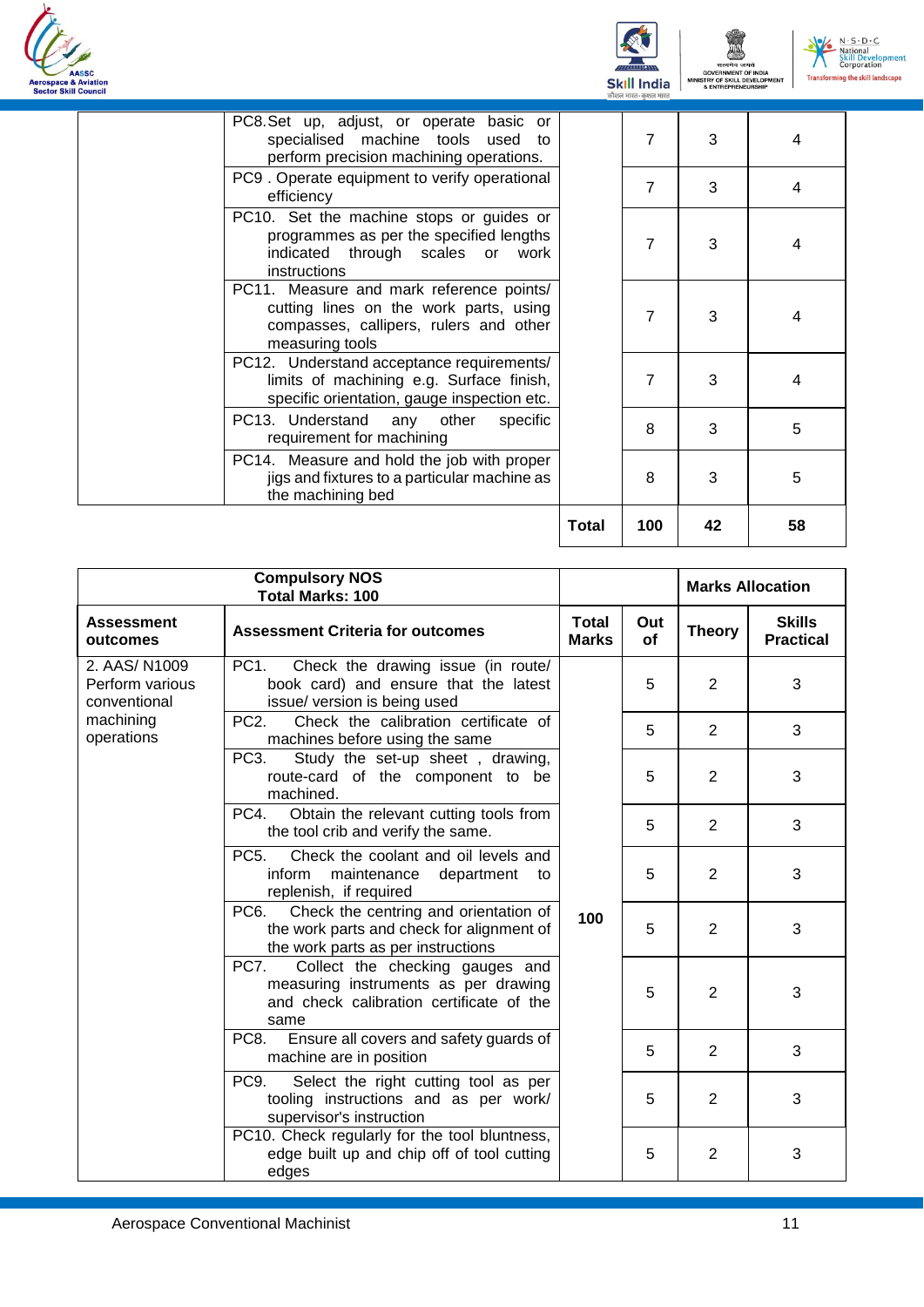



| supervisor                                                                                                                                                                                                                                                                                                         | <b>Total</b> | 100 | 42             | 58             |
|--------------------------------------------------------------------------------------------------------------------------------------------------------------------------------------------------------------------------------------------------------------------------------------------------------------------|--------------|-----|----------------|----------------|
| PC21. Ensure reading of key dimensions;<br>provide tool offsetting with the help of                                                                                                                                                                                                                                |              | 4   | 2              | 2              |
| Ensure tool replacement as per<br>PC20.<br>recommended tool life or as and when<br>cutting edges become dull                                                                                                                                                                                                       |              | 4   | 2              | $\overline{2}$ |
| PC19.<br>Observe the machine operations for<br>any malfunctions and immediately inform<br>the supervisor/ maintenance team of any<br>malfunction observed to prevent damage<br>to the machine or component                                                                                                         |              | 4   | $\overline{2}$ | $\overline{2}$ |
| observe machine operations to detect<br><b>PC18</b><br>defects in the component manufactured                                                                                                                                                                                                                       |              | 4   | 2              | $\overline{2}$ |
| PC17. Offload the machined part from the work<br>table by using proper material handing<br>device or by hand for small parts                                                                                                                                                                                       |              | 4   | 2              | $\overline{2}$ |
| PC16.<br>Ensure<br>the<br>all<br>measurable<br>dimensions before offloading the part<br>from fixture                                                                                                                                                                                                               |              | 5   | 2              | 3              |
| Carry out the machining operation as<br>PC15.<br>per the theoretical speeds and feeds,<br>coolant on/ off commands etc. Depending<br>upon the cutting action noticed, use<br>speed and feed override switch to fine<br>tune the speed and feed, coolant on/ off<br>switch to get smooth cutting and good<br>finish |              | 5   | 2              | 3              |
| Select the right cutting tool as per<br>PC14.<br>tooling instructions and as per work/<br>supervisor's instruction                                                                                                                                                                                                 |              | 5   | 2              | 3              |
| PC13.<br>Check centre height of all the cutting<br>tools/holder corresponding to the tool<br>mentioned in the process sheet                                                                                                                                                                                        |              | 5   | 2              | 3              |
| Study the drawing, read and interpret<br>PC12.<br>the instructions at the start of the<br>machine, and accordingly establish the<br>datum by using dial indicator/ slip gauges<br>etc.                                                                                                                             |              | 5   | $\overline{2}$ | 3              |
| PC11. Clearly understand the dos and don'ts<br>of the manufacturing process as defined<br>in sop/ work instructions or defined by<br>supervisors                                                                                                                                                                   |              | 5   | 2              | 3              |

| <b>Compulsory NOS</b><br><b>Total Marks: 100</b>                                    |                                                                                                                                                                                                           |                       |           |               | <b>Marks Allocation</b>           |
|-------------------------------------------------------------------------------------|-----------------------------------------------------------------------------------------------------------------------------------------------------------------------------------------------------------|-----------------------|-----------|---------------|-----------------------------------|
| <b>Assessment</b><br>outcomes                                                       | <b>Assessment Criteria for outcomes</b>                                                                                                                                                                   | Total<br><b>Marks</b> | Out<br>οf | <b>Theory</b> | <b>Skills</b><br><b>Practical</b> |
| 3.<br>AAS/N1010<br>Conduct all<br>post<br>machining<br>operations<br>(conventional) | PC <sub>1</sub><br>Support the supervisor/<br>quality<br>officer in measuring the specifications of<br>the finished<br>component and<br>verify<br>conformance as<br>order/<br>work<br>per<br>instructions |                       | 20        | 10            | 10                                |
|                                                                                     | PC <sub>2</sub> .<br>Use devices like<br>micrometers.<br>vernier calipers, gauges, rulers and any<br>other inspection equipment for measuring<br>specifications with valid calibration status.            |                       | 20        | 10            | 10                                |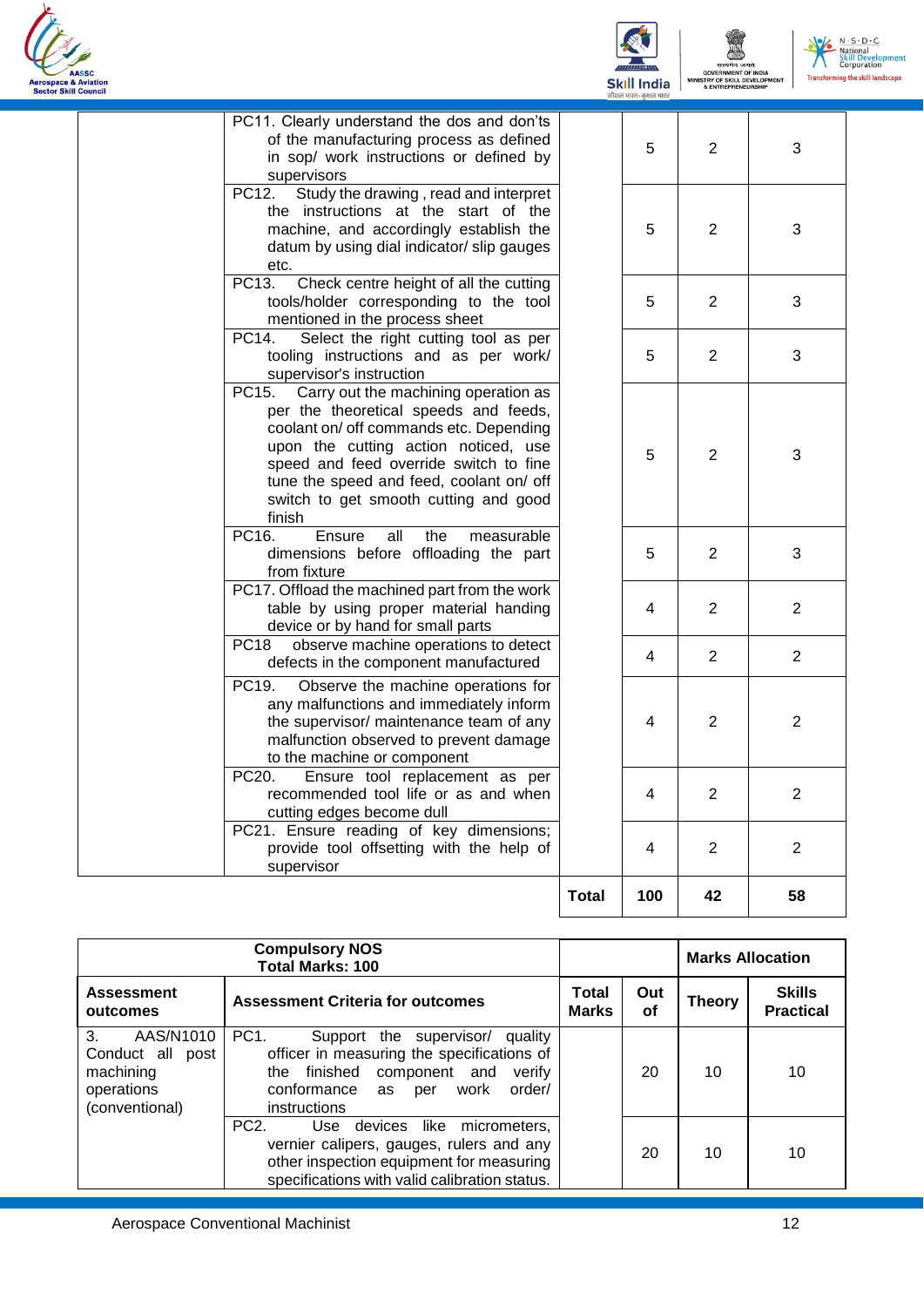



| PC3.<br>Support the supervisor/ quality<br>officer in noting down the observations of<br>the basic inspection process and identify<br>pieces which comply with the specified<br>standards                                                                                  |       | 20  | 10 | 10 |
|----------------------------------------------------------------------------------------------------------------------------------------------------------------------------------------------------------------------------------------------------------------------------|-------|-----|----|----|
| PC4. Separate the defective pieces into two<br>categories - pieces which can be<br>repaired/ modified and pieces which are<br>beyond repair and maintain records of<br>each category. In case of rejection, it<br>must be informed to the supervisor /<br>quality officer. |       | 20  | 10 | 10 |
| PC5. Dispose of scrap or waste material in<br>accordance with company policies and<br>environmental regulations.                                                                                                                                                           |       | 20  | 10 | 10 |
|                                                                                                                                                                                                                                                                            | Total | 100 | 50 | 50 |

| <b>Compulsory NOS</b><br><b>Total Marks: 100</b> |                                                                                                                                                                                                        |                              |                  |                | <b>Marks Allocation</b>           |
|--------------------------------------------------|--------------------------------------------------------------------------------------------------------------------------------------------------------------------------------------------------------|------------------------------|------------------|----------------|-----------------------------------|
| <b>Assessment</b><br>outcomes                    | <b>Assessment Criteria for outcomes</b>                                                                                                                                                                | <b>Total</b><br><b>Marks</b> | Out<br><b>of</b> | <b>Theory</b>  | <b>Skills</b><br><b>Practical</b> |
| AAS/N1001<br>4.<br>Follow organisation           | PC 1.<br>Comply with the organisation's safety<br>and security policies and procedures                                                                                                                 |                              | 10               | 4              | 6                                 |
| safety and security<br>procedures                | PC 2.<br>Comply<br>with<br>the<br>regulatory<br>guidelines on safe conduct of operations<br>and maintenance of conditions to thwart<br>any acts of unlawful interference                               |                              | 10               | $\overline{4}$ | 6                                 |
|                                                  | PC 3.<br>Report any identified breaches of<br>safety and security policies<br>and<br>procedures to the designated person                                                                               |                              | 10               | 4              | 6                                 |
|                                                  | PC 4. Report any theft of organisation<br>property according to the organisation<br>policy                                                                                                             | 100                          | 10               | 4              | 6                                 |
|                                                  | PC <sub>5</sub><br>Coordinate with other resources at<br>the workplace (within and outside the<br>organisation) to achieve a safe and<br>secure environment                                            |                              | 10               | $\overline{4}$ | 6                                 |
|                                                  | Identify and mitigate any safety and<br>PC 6.<br>security hazards like illness, accidents,<br>fires or acts of unlawful interference if it<br>falls within the limits of the individual's<br>authority |                              | 10               | 4              | 6                                 |
|                                                  | PC 7. Report any hazards outside the<br>individual's authority to the relevant<br>person in line with organisational<br>procedures and regulatory guidelines                                           |                              | 10               | 4              | 6                                 |
|                                                  | Follow the organisation's emergency<br>PC 8.<br>procedures for accidents, fires or acts of<br>unlawful interference                                                                                    |                              | 10               | 4              | 6                                 |
|                                                  | PC 9.<br>Identify<br>recommend<br>and<br>opportunities for improving health,<br>safety, and security to the designated<br>person                                                                       |                              | 10               | $\overline{4}$ | 6                                 |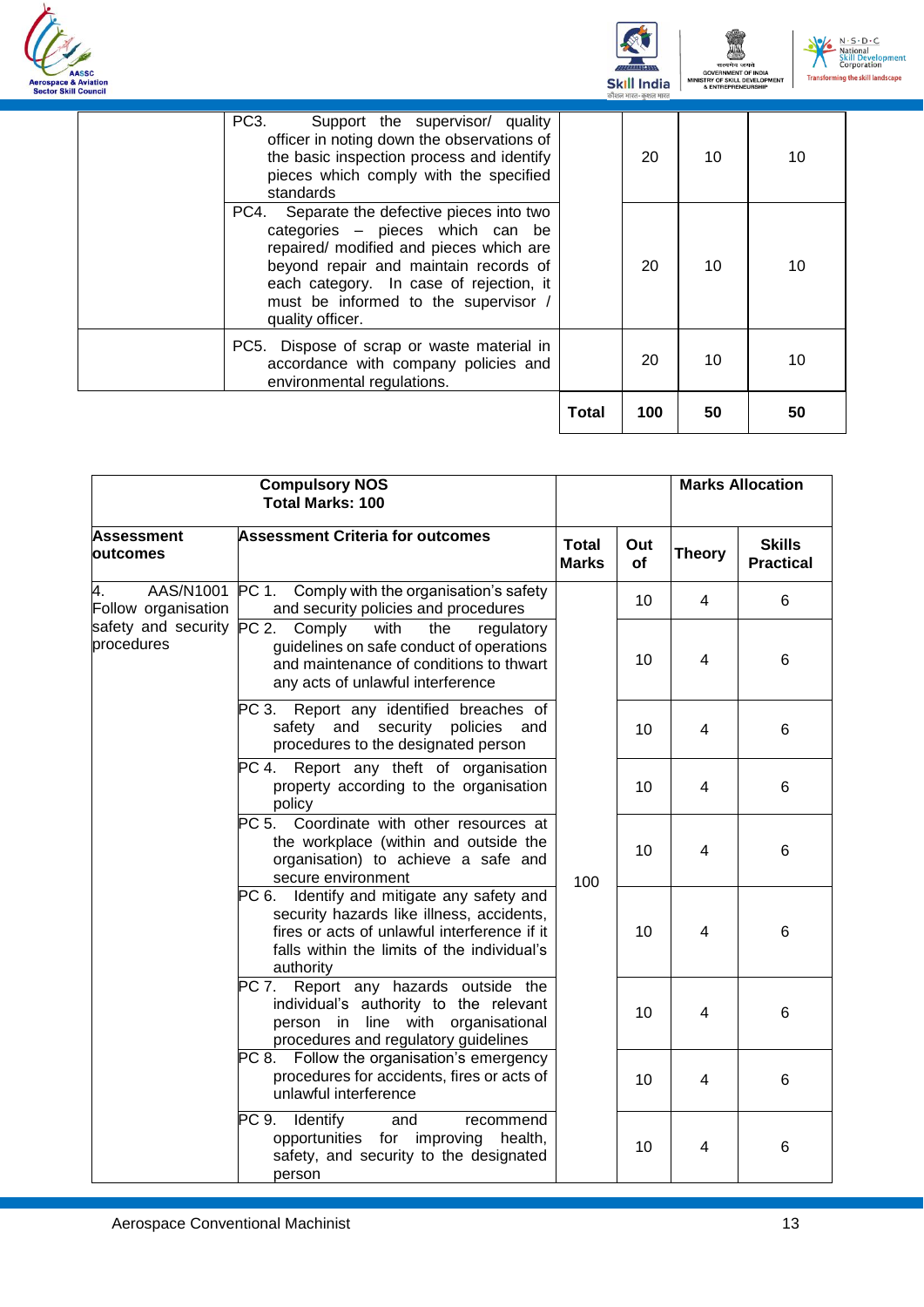





| PC 10. Ensure that all health and safety<br>records are updated and procedures are<br>well defined |              | 10  |    | 6  |
|----------------------------------------------------------------------------------------------------|--------------|-----|----|----|
|                                                                                                    | <b>Total</b> | 100 | 40 | 60 |

| <b>Compulsory NOS</b><br><b>Total Marks: 100</b>       |                                                                                                                                                                                                                                                                                                                                                                                                                                                                                                                                                                                                                                                                                                                                                                                          |                              |                  |      | <b>Marks Allocation</b> |
|--------------------------------------------------------|------------------------------------------------------------------------------------------------------------------------------------------------------------------------------------------------------------------------------------------------------------------------------------------------------------------------------------------------------------------------------------------------------------------------------------------------------------------------------------------------------------------------------------------------------------------------------------------------------------------------------------------------------------------------------------------------------------------------------------------------------------------------------------------|------------------------------|------------------|------|-------------------------|
| Assessment<br>outcomes                                 | <b>Assessment Criteria for outcomes</b>                                                                                                                                                                                                                                                                                                                                                                                                                                                                                                                                                                                                                                                                                                                                                  | <b>Total</b><br><b>Marks</b> | Out<br><b>of</b> | Viva | <b>Practical</b>        |
| ASC/N0021<br>5.<br>Maintain 5S at the<br>work premises | PC 1. Follow the sorting process and check<br>that the tools, fixtures & jigs that are lying<br>on workstations are the ones in use and<br>unnecessary items are not cluttering the<br>workbenches or work surfaces<br>PC 2.<br>Ensure segregation of waste into<br>hazardous/ non-hazardous waste as per<br>the sorting work instructions<br>PC 3. Follow the technique of waste disposal<br>and waste storage in the proper bins as per<br>sop<br>PC 4.<br>Segregate the items which are labeled<br>as red tag items for the process area and<br>keep them in the correct places<br>PC 5. Sort the tools/ equipment/ fasteners/<br>spare parts as per specifications/ utility into<br>proper trays, cabinets,<br>lockers<br>as<br>mentioned in the 5S guidelines/ work<br>instructions |                              | 30               | 10   | 20                      |
|                                                        | PC 6. Ensure that material storage areas are<br>not overflowing<br>PC 7. Properly stack the various types of<br>boxes and containers as per the size/ utility<br>to avoid any fall of items/ breakage and<br>also enable easy sorting when required<br>Return extra material and tools to the<br>PC 8.<br>designated sections and make sure that no<br>additional material/ tool is lying near the<br>work area<br>PC 9.<br>floor<br>Follow<br>the<br>markings/<br>area<br>markings used for demarcating the various<br>sections in the plant as per the prescribed<br>instructions and standards                                                                                                                                                                                        |                              | 30               | 10   | 20                      |
|                                                        | PC 10. Follow the proper labeling mechanism<br>of instruments/ boxes/ containers and<br>maintain reference files/ documents with<br>the codes and the lists<br>PC 11. Check that the items in the respective<br>areas have been identified as broken or<br>damaged                                                                                                                                                                                                                                                                                                                                                                                                                                                                                                                       | 170                          | 30               | 10   | 20                      |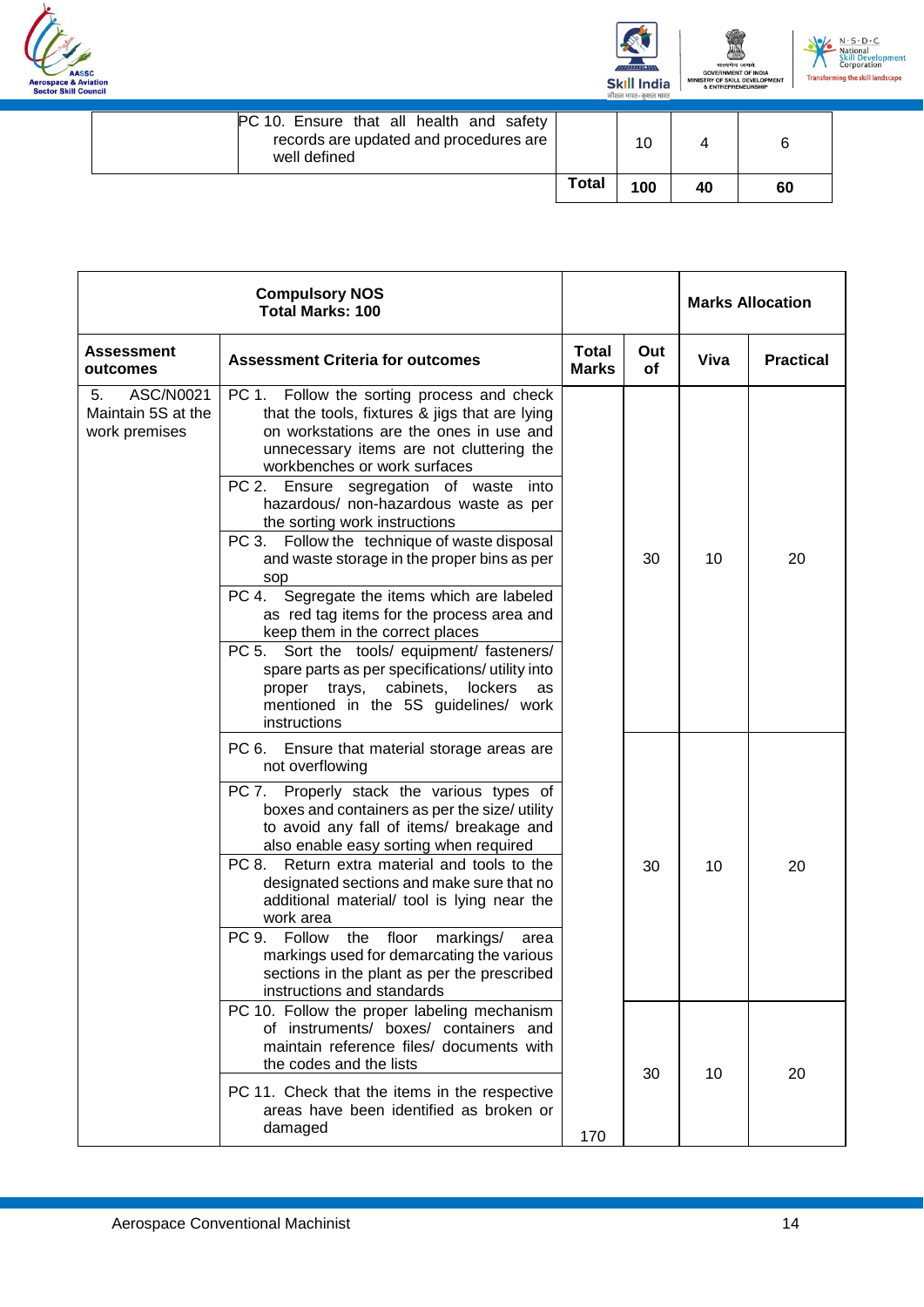



|                                                                                                                                                                                                                                  | <b>Total</b> | 170 | 50 | 120 |
|----------------------------------------------------------------------------------------------------------------------------------------------------------------------------------------------------------------------------------|--------------|-----|----|-----|
| PC 26. Follow the guidelines for What to do and<br>What not to do to build sustainability in 5S<br>as mentioned in the 5S check lists/ work<br>instructions                                                                      |              |     |    |     |
| PC 25. Participate actively in employee work<br>groups on 5S and encourage team<br>members for active participation                                                                                                              |              |     |    |     |
| PC 24. Support the team during the audit of 5S                                                                                                                                                                                   |              |     |    |     |
| PC 23. Attend<br>all<br>training<br>programs<br>for<br>employees on 5S                                                                                                                                                           |              | 30  | 10 | 20  |
| PC 22. Follow the daily cleaning standards<br>and schedule to create a clean working<br>environment                                                                                                                              |              |     |    |     |
| PC 21. Ensure self-cleanliness - clean uniform,<br>clean shoes, clean gloves, clean helmets,<br>and personal hygiene                                                                                                             |              |     |    |     |
| PC 20. Store cleaning material and equipment<br>correct location and in good<br>in the<br>condition                                                                                                                              |              |     |    |     |
| PC 19. Follow the cleaning schedule for the<br>lighting<br>system to<br>ensure<br>proper<br>illumination                                                                                                                         |              |     |    |     |
| PC 18. Ensure that workbenches and work<br>surfaces are clean and in good condition                                                                                                                                              |              |     |    |     |
| PC 17. Check whether all hoses, cabling &<br>wires are clean, in good condition and<br>clamped to avoid any mishap or mix up                                                                                                     |              | 50  | 10 | 40  |
| PC 16. Ensure that the area has clean floors,<br>clean machinery and is generally clean.<br>While cleaning is in progress, ensure that<br>proper displays are maintained on the floor<br>which indicate potential safety hazards |              |     |    |     |
| PC 15. Keep all outside surfaces of recycling<br>containers clean                                                                                                                                                                |              |     |    |     |
| PC 14. Check whether safety glasses are clean<br>and in good condition                                                                                                                                                           |              |     |    |     |
| PC 13. Make sure that all material and tools are<br>stored in the designated places and in the<br>manner indicated in the 5S instructions                                                                                        |              |     |    |     |
| PC 12. Follow the given instructions and check<br>for labeling of fluids, oils. Lubricants,<br>solvents, chemicals etc. And proper<br>storage of the same to avoid spillage,<br>leakage, fire etc.                               |              |     |    |     |